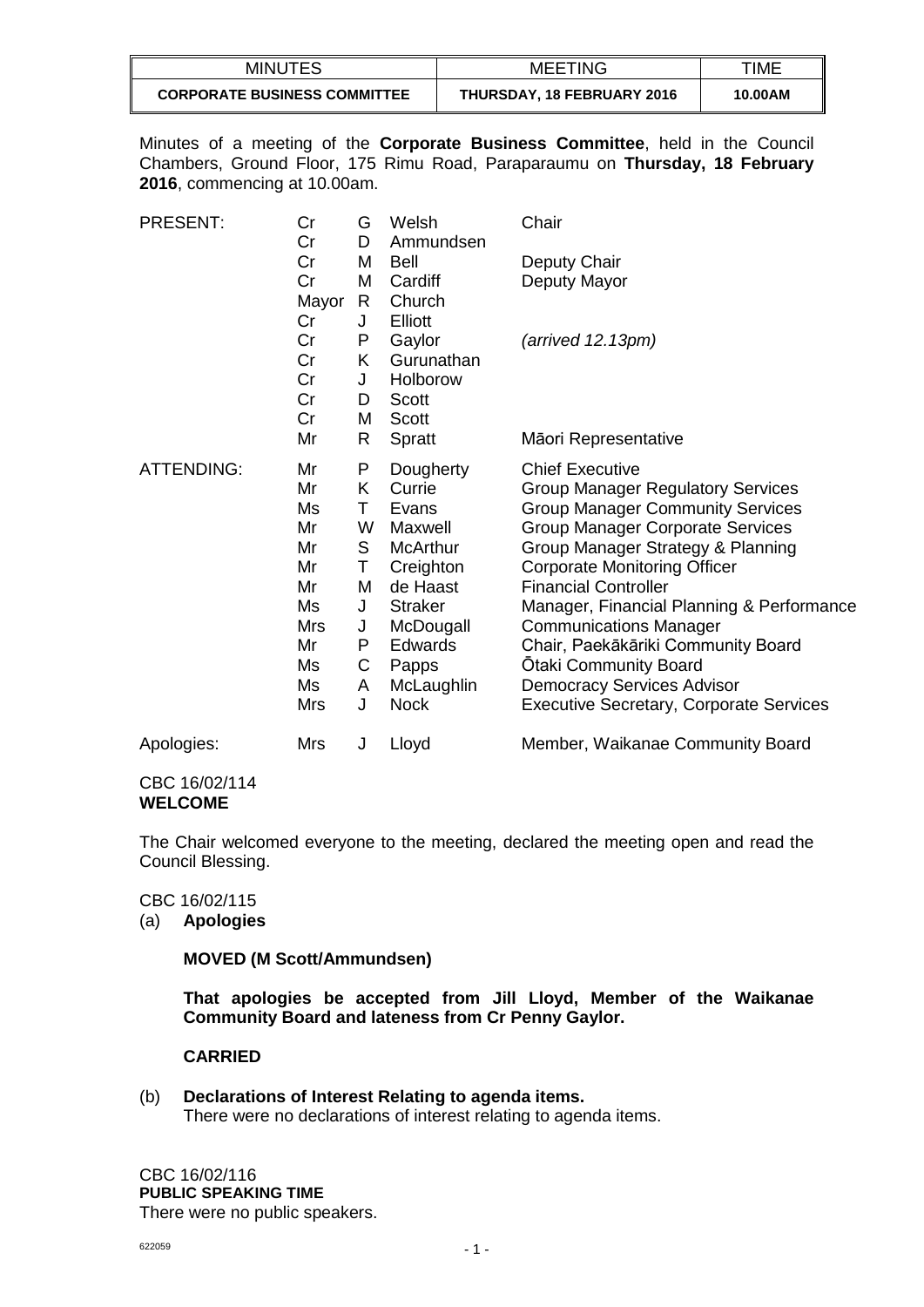| <b>MINUTES</b>                      | <b>MEETING</b>             | TIME    |
|-------------------------------------|----------------------------|---------|
| <b>CORPORATE BUSINESS COMMITTEE</b> | THURSDAY, 18 FEBRUARY 2016 | 10.00AM |

## CBC 16/02/117 **MEMBERS' BUSINESS**

- (a) Public Speaking Time Responses. None required.
- (b) Leave of Absence

# **MOVED (Ammundsen/M Scott)**

**That leave of absence be accepted from Cr Mike Cardiff for 5-12 March.**

## **CARRIED**

(c) Matters of an Urgent Nature. There were no matters of an urgent nature.

## CBC 16/02/118 **ACTIVITY REPORT: 1 OCTOBER TO 31 DECEMBER 2015 (SP-16-1809)**

Terry Creighton, Monitoring Officer gave a presentation showing a summary of the Council's activities.

Group Managers spoke to their activities and responded to Members' questions.

*Adjourned 11.09am and reconvened at 11.18am.*

*Mayor Ross Church 11.24 left the meeting.*

Members acknowledged the workload carried out by staff on the completion of this report and gave their congratulations.

## **MOVED (Ammundsen/Holborow)**

**That the Corporate Business Committee notes the status of the projects in the Summary List of Projects (Appendix A) and the performance results for the second quarter of 2015/16 contained in the Activity Reports attached as Appendix B to this Report SP-16-1809.**

### **CARRIED**

It was commented that:

- it was hoped that the mobility scooter trials had been informative in showing any hazards there may be along Kapiti Road; and
- there was still room for accommodation improvement in Older Persons Social Housing.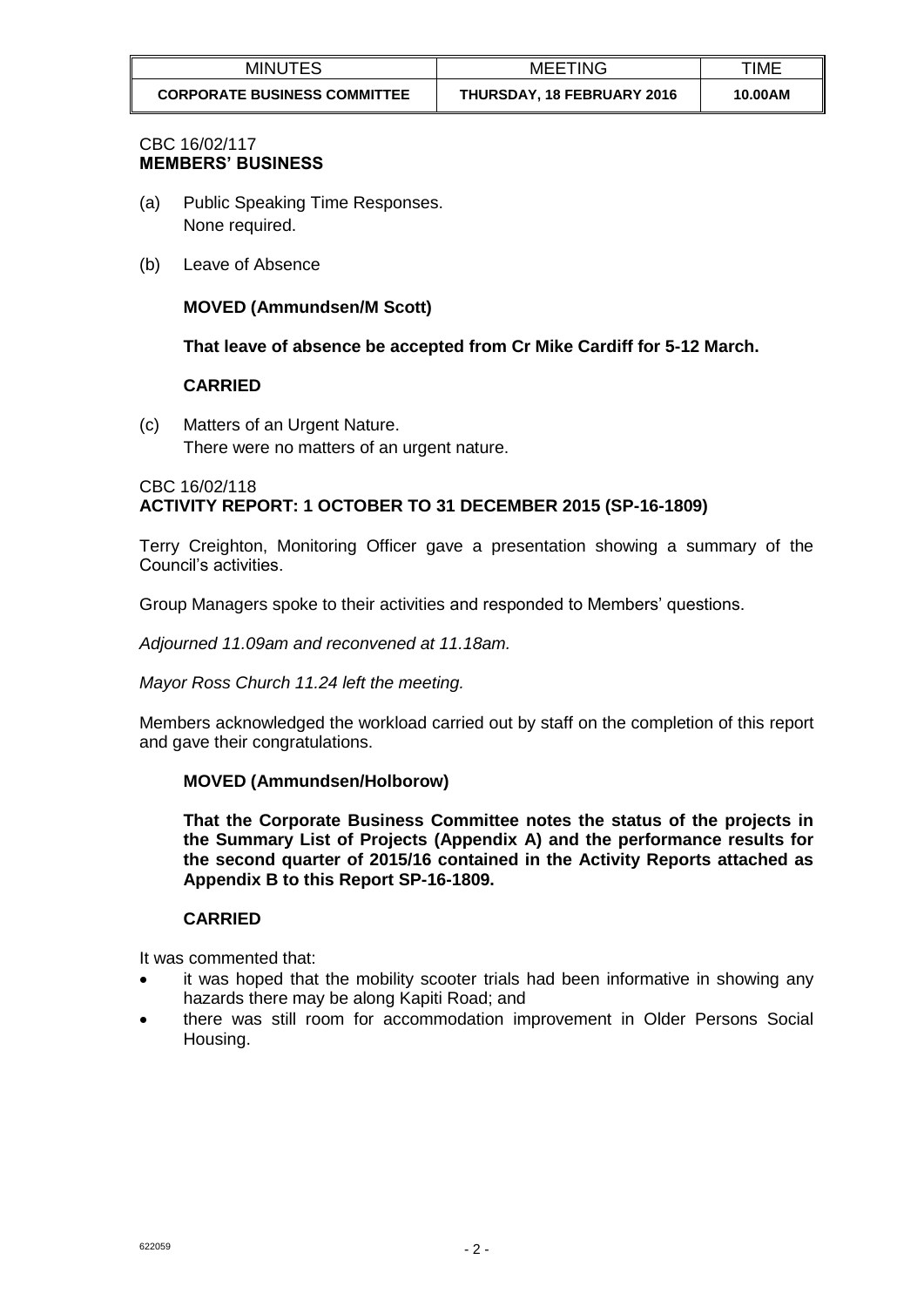| <b>MINUTES</b>                      | <b>MEETING</b>             | TIME    |
|-------------------------------------|----------------------------|---------|
| <b>CORPORATE BUSINESS COMMITTEE</b> | THURSDAY, 18 FEBRUARY 2016 | 10.00AM |

### CBC 16/02/119

## **FINANCIAL REPORT TO 31 DECEMBER 2015 (Corp-16-1794)**

Mark de Haast, Financial Controller, Jacinta Straker, Manager, Financial Planning and Performance and Wayne Maxwell, Group Manager Corporate Services gave a presentation showing a summary of the financials and spoke to the report.

*Mayor Ross Church returned to the meeting at 11.48am.*

*Cr Penny Gaylor arrived at the meeting at 12.13pm.*

### **MOVED (Cardiff/M Scott)**

**That the Corporate Business Committee notes the actual financial performance and position for the six months ended 31 December 2015 as contained in this report (Corp-16-1794).**

### **CARRIED**

### CBC 16/02/120 **CONTRACTS UNDER DELEGATED AUTHORITY (Corp-16-1795)**

**MOVED (Mayor/Ammundsen)**

**That the Corporate Business Committee notes that there was one contract accepted under delegated authority over \$250,000 for the period 1 October to 31 December 2015.**

**CARRIED**

#### CBC 16/02/121

**AUDIT AND RISK SUBCOMMITTEE MINUTES: 1 December 2015 – for information only**

CBC 16/02/122 **CONFIRMATION OF MINUTES: 19 November 2015**

**MOVED (Welsh/Ammundsen)**

**That the minutes of the Corporate Business Committee meeting held on 19 November 2015 be adopted as a true and correct record.**

**CARRIED**

### **Matters Under Action**

There were no comments.